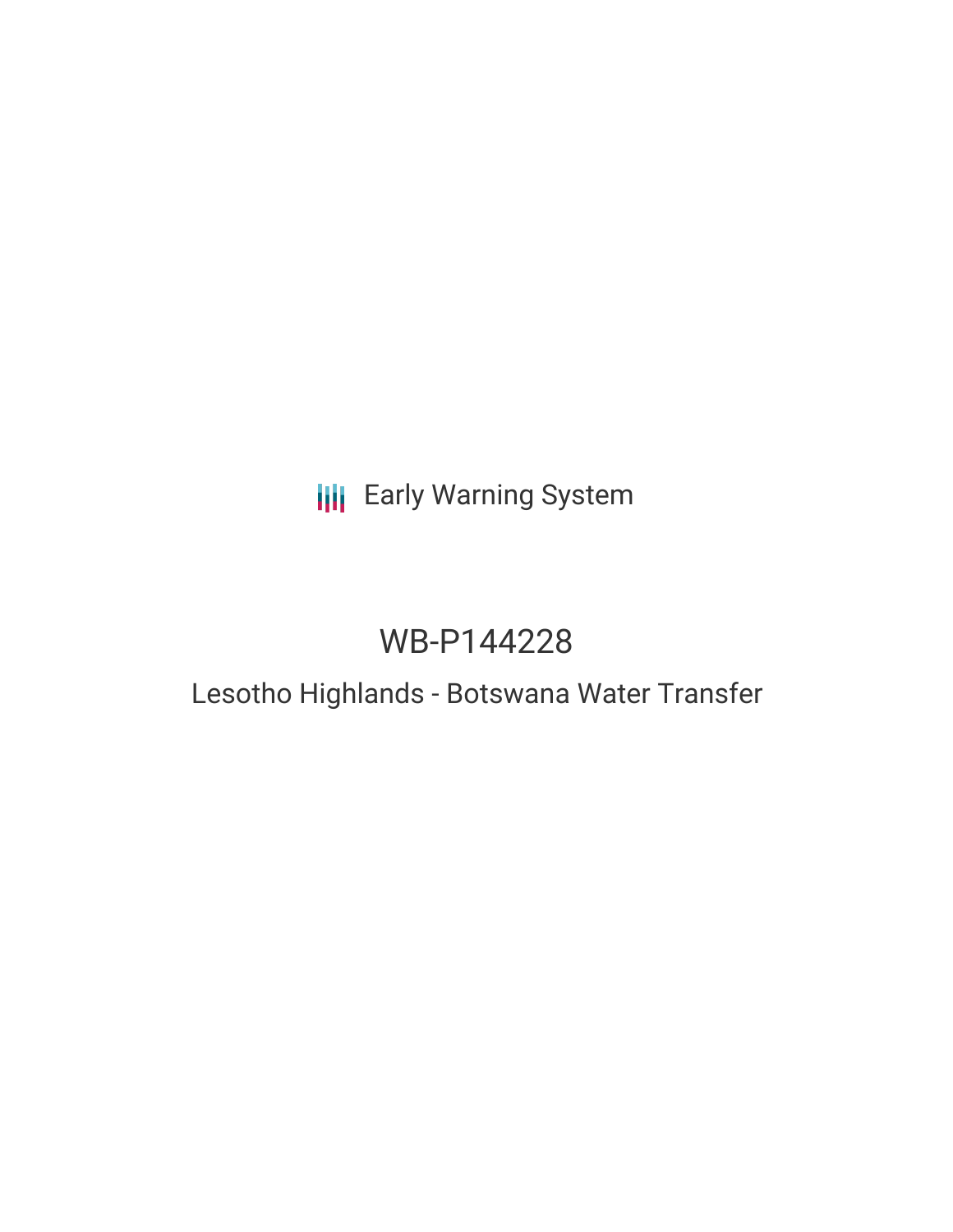

### **Quick Facts**

| <b>Countries</b>              | <b>Botswana</b>                                                          |
|-------------------------------|--------------------------------------------------------------------------|
| <b>Financial Institutions</b> | World Bank (WB)                                                          |
| <b>Status</b>                 | Active                                                                   |
| <b>Bank Risk Rating</b>       | С                                                                        |
| <b>Voting Date</b>            | 2014-08-14                                                               |
| <b>Borrower</b>               | Ministry of Minerals, Energy and Water Resources                         |
| <b>Sectors</b>                | Finance, Law and Government, Technical Cooperation, Water and Sanitation |
| <b>Investment Type(s)</b>     | Grant                                                                    |
| <b>Project Cost (USD)</b>     | \$2.00 million                                                           |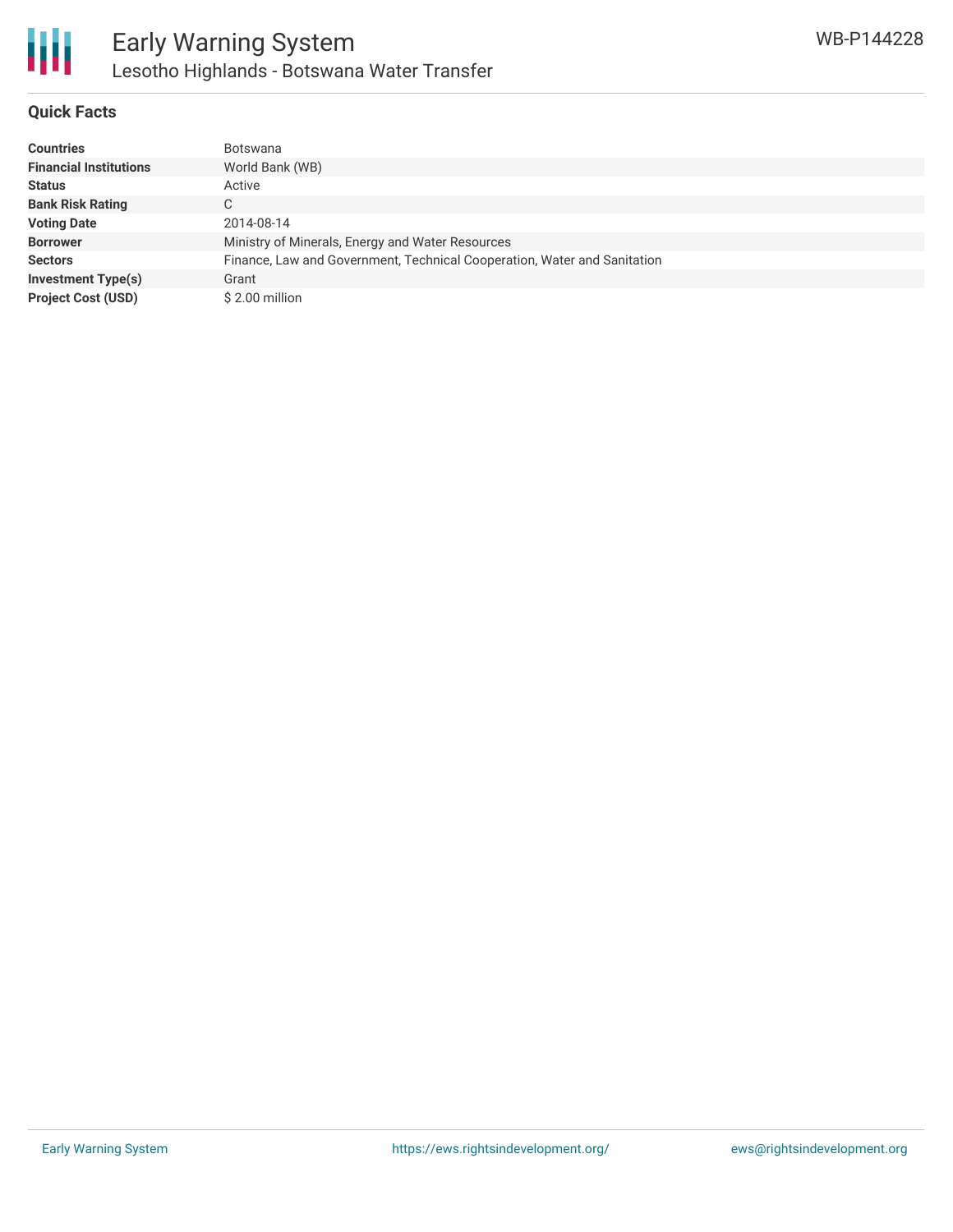

## **Project Description**

This project finances studies that would determine the viability of water resource development options for Botswana to access water from the Lesotho Highlands, including assessing engineering, costing, social, legal, environmental, economic and financial information.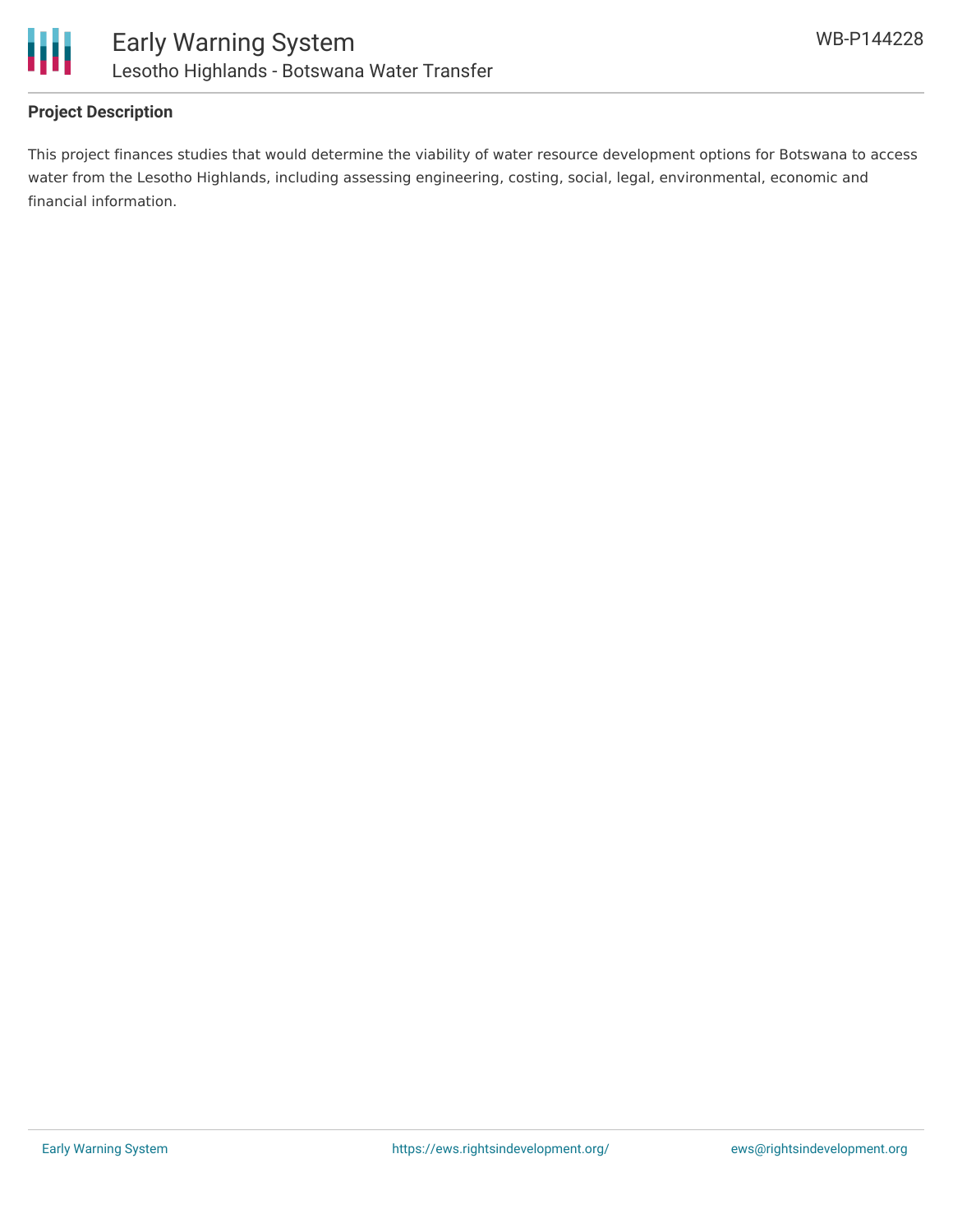

## **Investment Description**

World Bank (WB)

This project is funded by a grant from the Cooperation in International Waters in Africa.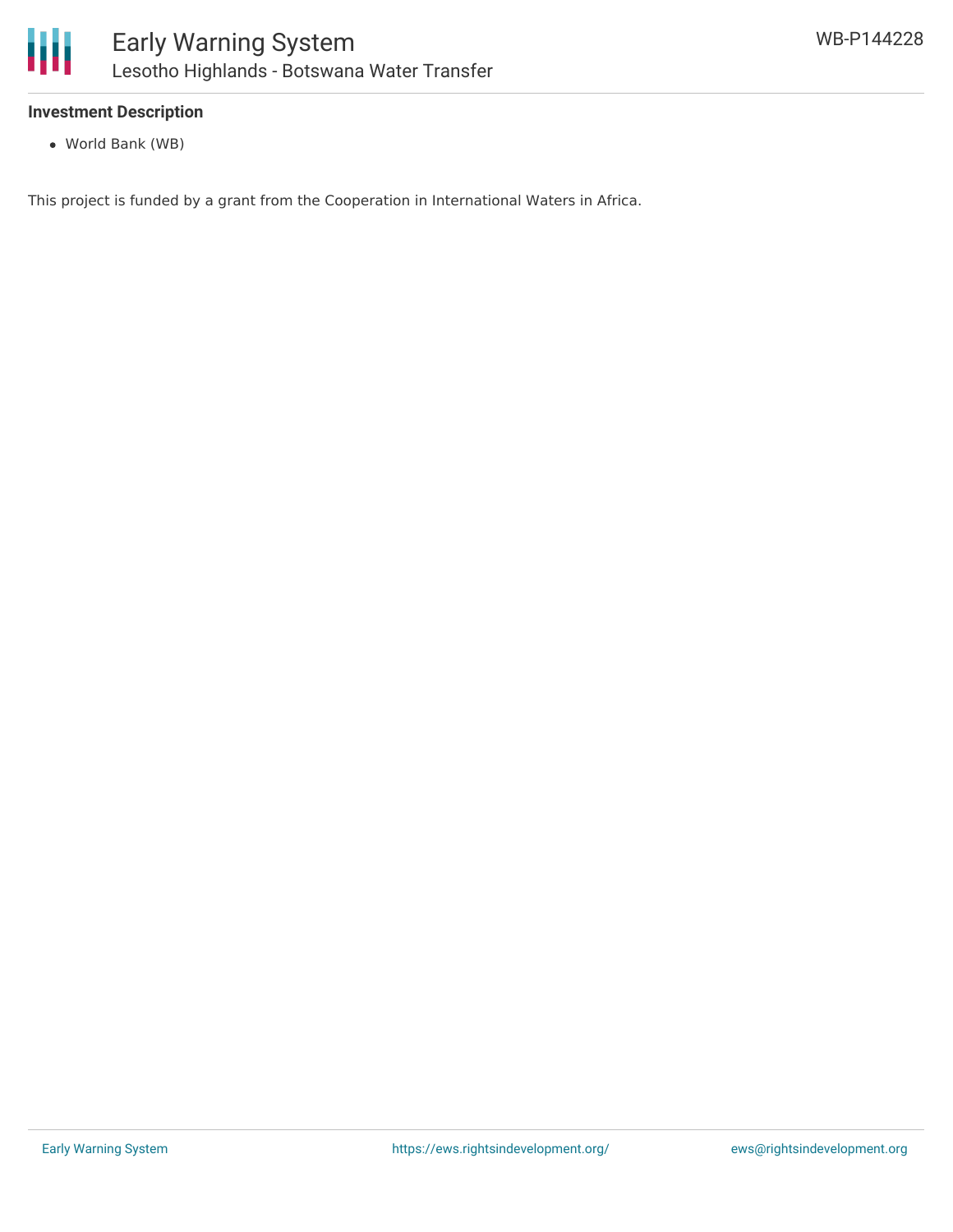

### **Contact Information**

Executing Agency: Ministry of Minerals, Energy and Water Resources, Department of Water Affairs Contact: Boikobo Paya Title: Permanent Secretary Telephone No.: +267 365 6600 Email: bpaya@gov.bw

#### ACCOUNTABILITY MECHANISM OF WORLD BANK

The World Bank Inspection Panel is the independent complaint mechanism and fact-finding body for people who believe they are likely to be, or have been, adversely affected by a World Bank-financed project. If you submit a complaint to the Inspection Panel, they may investigate to assess whether the World Bank is following its own policies and procedures for preventing harm to people or the environment. You can contact the Inspection Panel or submit a complaint by emailing ipanel@worldbank.org. You can learn more about the Inspection Panel and how to file a complaint at:

http://ewebapps.worldbank.org/apps/ip/Pages/Home.aspx.